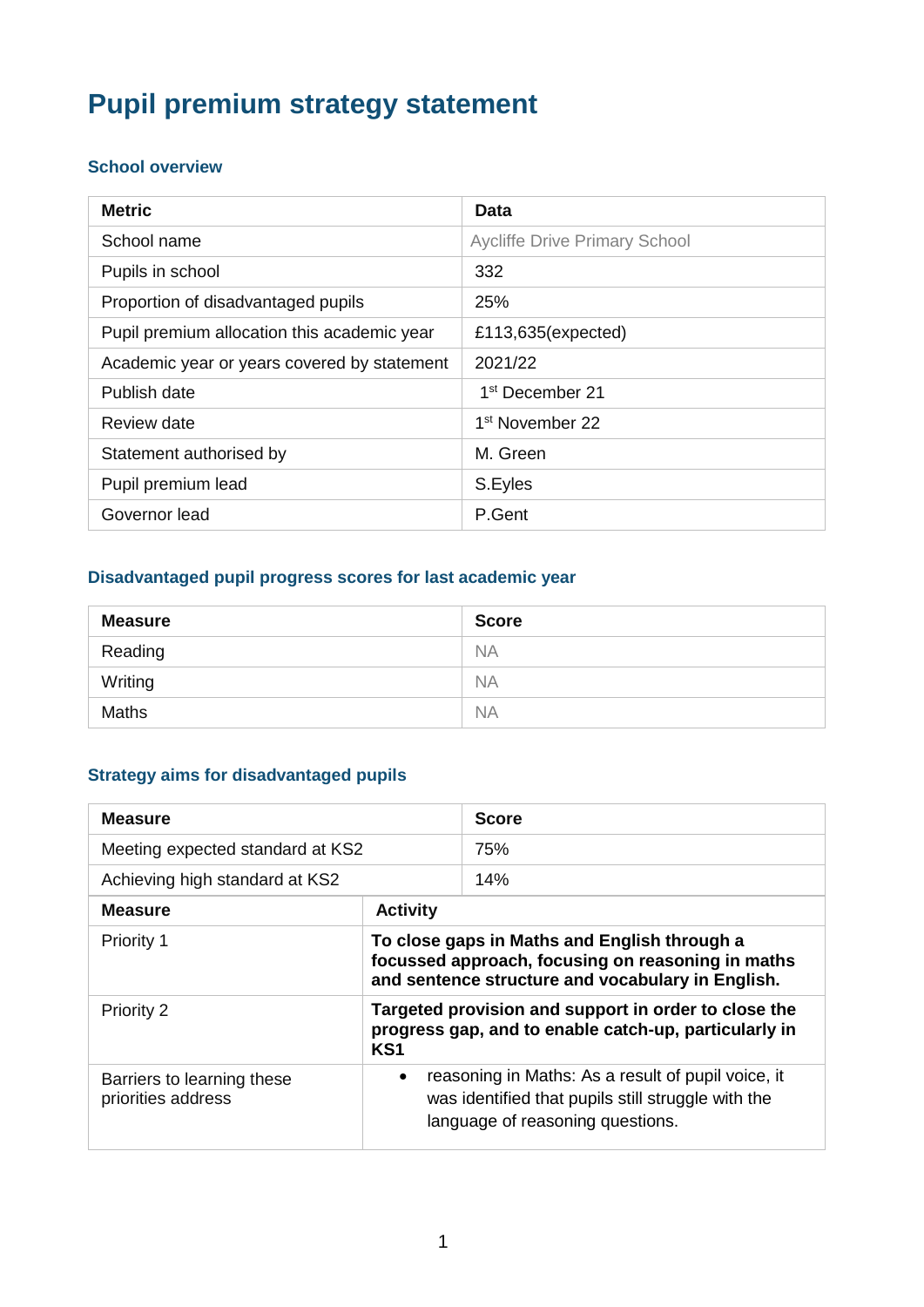|                    | Reading: Sentence structure and vocabulary<br>knowledge continue to be poor amongst some<br>disadvantaged pupils.                                                            |
|--------------------|------------------------------------------------------------------------------------------------------------------------------------------------------------------------------|
|                    | Writing: Monitoring of writing has shown<br>disadvantaged pupils continue to find sentence<br>construction and grammar difficult $-$ in part due to<br>poor language skills. |
| Projected spending |                                                                                                                                                                              |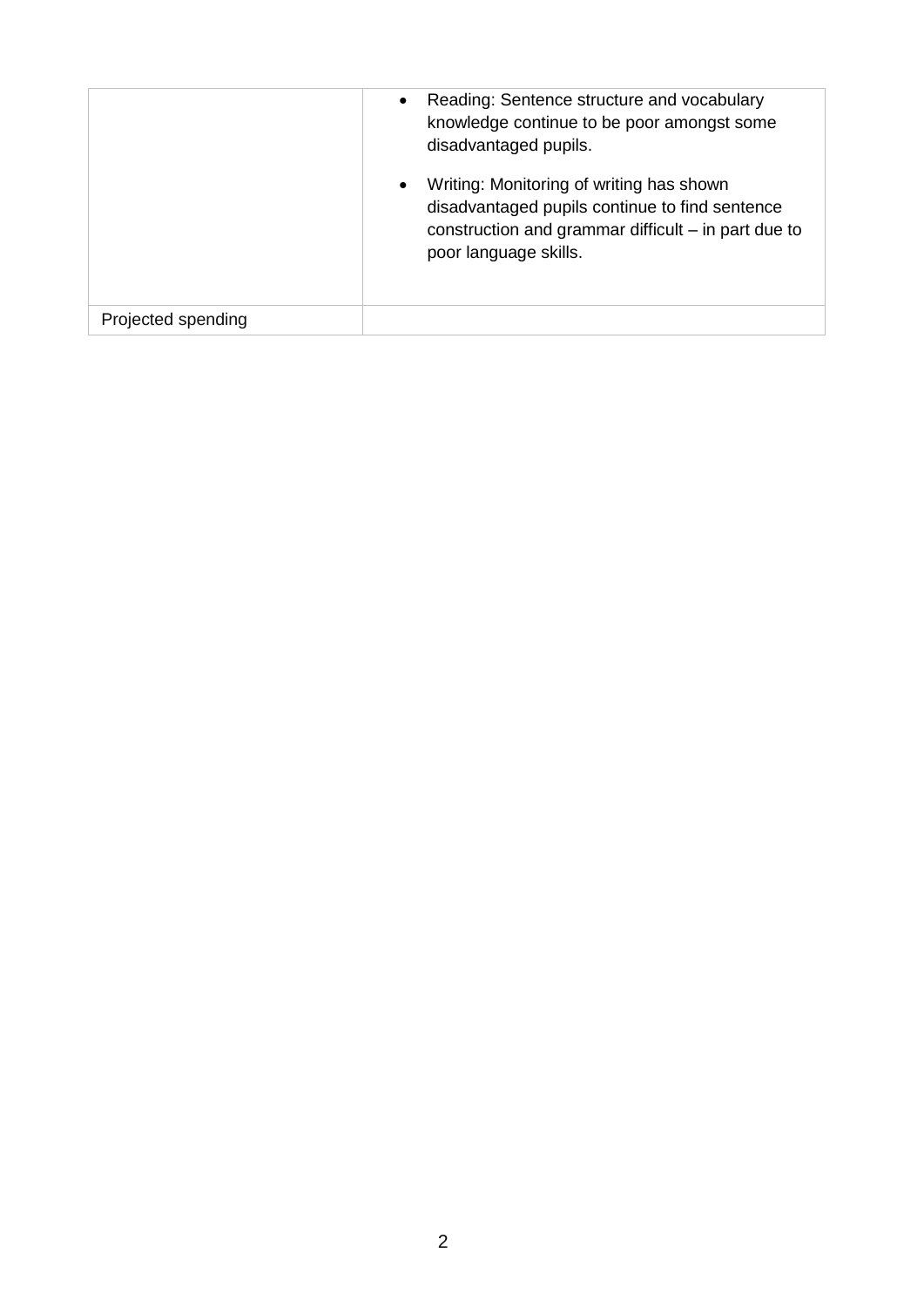#### **Teaching priorities for current academic year**

| Aim                     | <b>Target</b>                                                                                                                                                                                                       | <b>Target date</b> |
|-------------------------|---------------------------------------------------------------------------------------------------------------------------------------------------------------------------------------------------------------------|--------------------|
| Progress in Reading     | A significant improvement in pupils' access<br>to appropriate reading and comprehension<br>materials resulting in expected and<br>accelerated progress being made in all<br>year groups by PPG pupils.              | July 22            |
| Progress in Writing     | PPG pupils achieve expected and<br>accelerated progress in writing through an<br>improved understanding of writing<br>structures, closing the gap between<br>themselves and their peers.                            | July 22            |
| Progress in Mathematics | PPG pupils across the school achieve<br>expected and accelerated progress in<br>maths, closing the gap between<br>themselves and their peers and improving<br>attainment.                                           | July 22            |
| Phonics                 | PPG pupils in year 1 successfully meet the<br>expected level for phonics, or make<br>expected or better progress from teacher<br>assessments in reception - these pupils<br>only had 2 terms of reception in school | July 22            |
| Other                   | Pupils with specific social and emotional<br>issues are given support and there is a<br>reduced barrier to their learning - enabling<br>them to make expected, or better,<br>progress across the school.            | July 22            |

#### **Remember to focus support on disadvantaged pupils reaching the expected standard in phonics check at end of year 1.**

#### **Targeted academic support for current academic year**

| <b>Measure</b> | <b>Activity</b>                                                                                                            |
|----------------|----------------------------------------------------------------------------------------------------------------------------|
| Priority 1     | Guided reading sessions in all classes to include<br>$\bullet$<br>challenging texts and reading fluency techniques,<br>and |
|                | Focussed questioning.                                                                                                      |
|                | Increased daily reasoning practice as part of maths<br>fluency                                                             |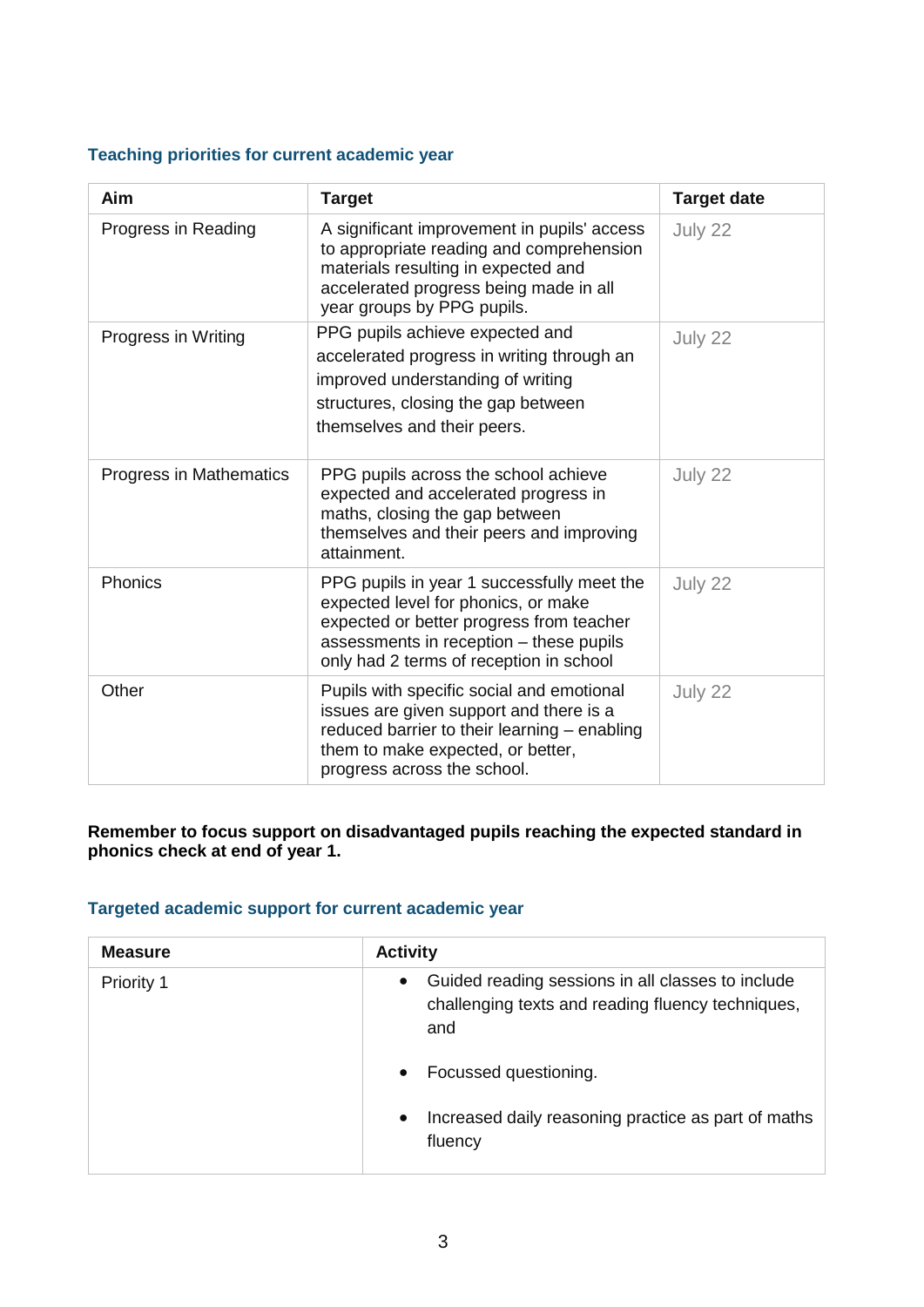|                                                  | Regular diagnostic assessment to support and<br>encourage progress                                                                                                                                                                                                                                 |  |
|--------------------------------------------------|----------------------------------------------------------------------------------------------------------------------------------------------------------------------------------------------------------------------------------------------------------------------------------------------------|--|
|                                                  | Use of Destination questions as part of HFL maths<br>Focus groups to work with those pupils who have<br>fallen behind with maths skills – particularly those<br>in need of catch up due to shutdown of schools in<br>2020/21 Focus groups to support pupils with writing<br>and sentence structure |  |
|                                                  | Shared and modelled writing strategies to be used.                                                                                                                                                                                                                                                 |  |
| Priority 2                                       | Staff complete provision maps for PP pupils<br>PP lead monitors interventions and data to ensure<br>they are effective                                                                                                                                                                             |  |
|                                                  | PP meetings take place in the spring term to discuss<br>provision                                                                                                                                                                                                                                  |  |
|                                                  | Regular diagnostic assessment is carried out to identify if<br>pupils making progress specifically with reasoning.                                                                                                                                                                                 |  |
|                                                  | Focused support is given to pupils not making progress in<br>this area.                                                                                                                                                                                                                            |  |
| Barriers to learning these<br>priorities address | Ensuring progress of these pupils is monitored, and that<br>evidence-based provision is identified and implemented                                                                                                                                                                                 |  |
| Projected spending                               | £59,710                                                                                                                                                                                                                                                                                            |  |

## **Wider strategies for current academic year**

| <b>Measure</b>    | <b>Activity</b>                                                                                                                                                                      |
|-------------------|--------------------------------------------------------------------------------------------------------------------------------------------------------------------------------------|
|                   | Extra-Curricular Opportunities. To provide a practical focus<br>for learning that will help improve opportunities for<br>disadvantaged children to study the real world              |
| <b>Priority 1</b> | Full time forest school leader for delivery of the curriculum<br>outdoors                                                                                                            |
|                   | Employment of a full-time pastoral support worker to<br>work with vulnerable pupils and their families<br>Steps taken improve attendance for those children where it<br>is an issue. |
|                   | There is an improvement in their attendance across the<br>2021/22 academic year.                                                                                                     |
|                   | Targets to be measurable                                                                                                                                                             |
| Priority 2        | Provision reviewed termly and adjusted according to<br>changing needs of pupils                                                                                                      |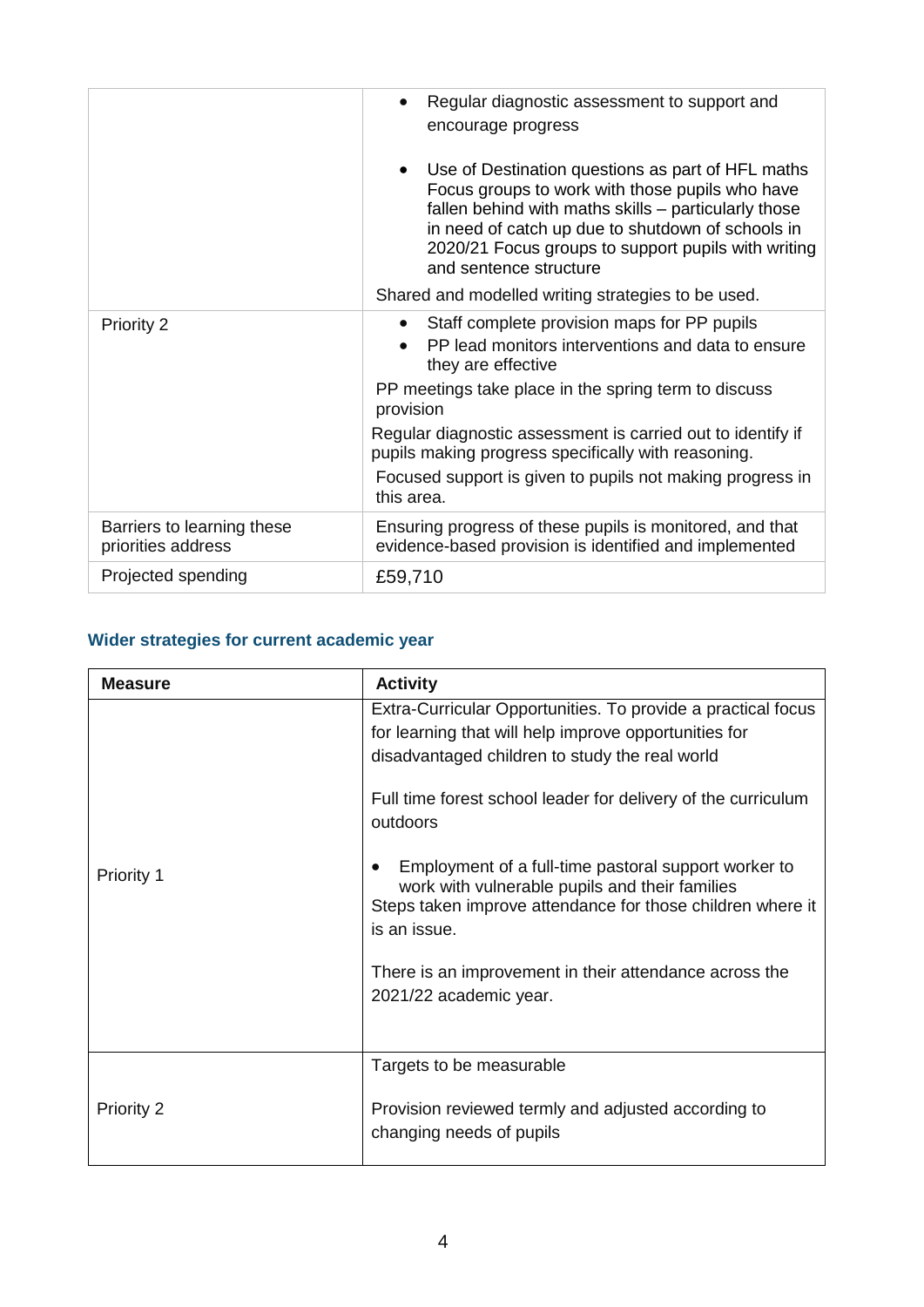|                                                  | Focused teaching groups taught by experienced<br>teachers/TA.                              |  |
|--------------------------------------------------|--------------------------------------------------------------------------------------------|--|
|                                                  | Impact of focus and catch up to be monitored through half-<br>termly PPMs and observations |  |
| Barriers to learning these<br>priorities address | Lack of cultural capital proves a barrier to written work<br>and speech and language.      |  |
|                                                  | Provision needs to remain effective in order to close the<br>learning gap.                 |  |
| Projected spending                               | £47,768 plus £11,942 resourcing                                                            |  |

# **Monitoring and Implementation**

| Area             | <b>Challenge</b>                                                                                                                            | <b>Mitigating action</b>                                                                                                          |
|------------------|---------------------------------------------------------------------------------------------------------------------------------------------|-----------------------------------------------------------------------------------------------------------------------------------|
| Teaching         | Enabling staff time to complete<br>provision map, and reflection and<br>review.                                                             | Dedicated staff meeting time.<br>Staff and PPG lead given time to<br>work out of class                                            |
| Targeted support | Ensuring support staff have a<br>good working knowledge of pupils<br>and have a high level of<br>understanding of the learning<br>required. | Each class has its own dedicated<br>TA.<br>Training given by teaching staff (e.g.<br>reading and maths fluency<br>demonstrations) |
| Wider strategies | Poor attendance and difficulties<br>with support from home.                                                                                 | Employment of a pastoral support<br>lead, with other trained staff who<br>are able to support.                                    |

# **Review: last year's aims and outcomes**

| Aim                                                                                                                                                   | <b>Outcome (Teacher assessments only)</b>                                                                                                                                                                                                                              |
|-------------------------------------------------------------------------------------------------------------------------------------------------------|------------------------------------------------------------------------------------------------------------------------------------------------------------------------------------------------------------------------------------------------------------------------|
| Focus 1: To close gaps in Maths and<br>English through a focussed approach to<br>arithmetic and reading.                                              | Improved progress included high<br>arithmetic scores in maths and expected<br>progress or beyond in writing                                                                                                                                                            |
| Focus 2: Targeted provision and support<br>in order to close the progress gap.                                                                        | 100% of Pupils leaving KS2 made<br>expected progress with 30% achieving<br>better than expected.                                                                                                                                                                       |
| Focus 3:<br>Provisions need to be tightly fo-<br>cussed and include clear targets in<br>order for pupils to make expected<br>or accelerated progress. | Lockdown over the spring term<br>prevented provisions from being carried<br>out consistently.<br>During lockdown, only 40% of these<br>pupils consistently engaged; not only<br>was there less uptake in the learning, but<br>the quality of the learning was limited. |